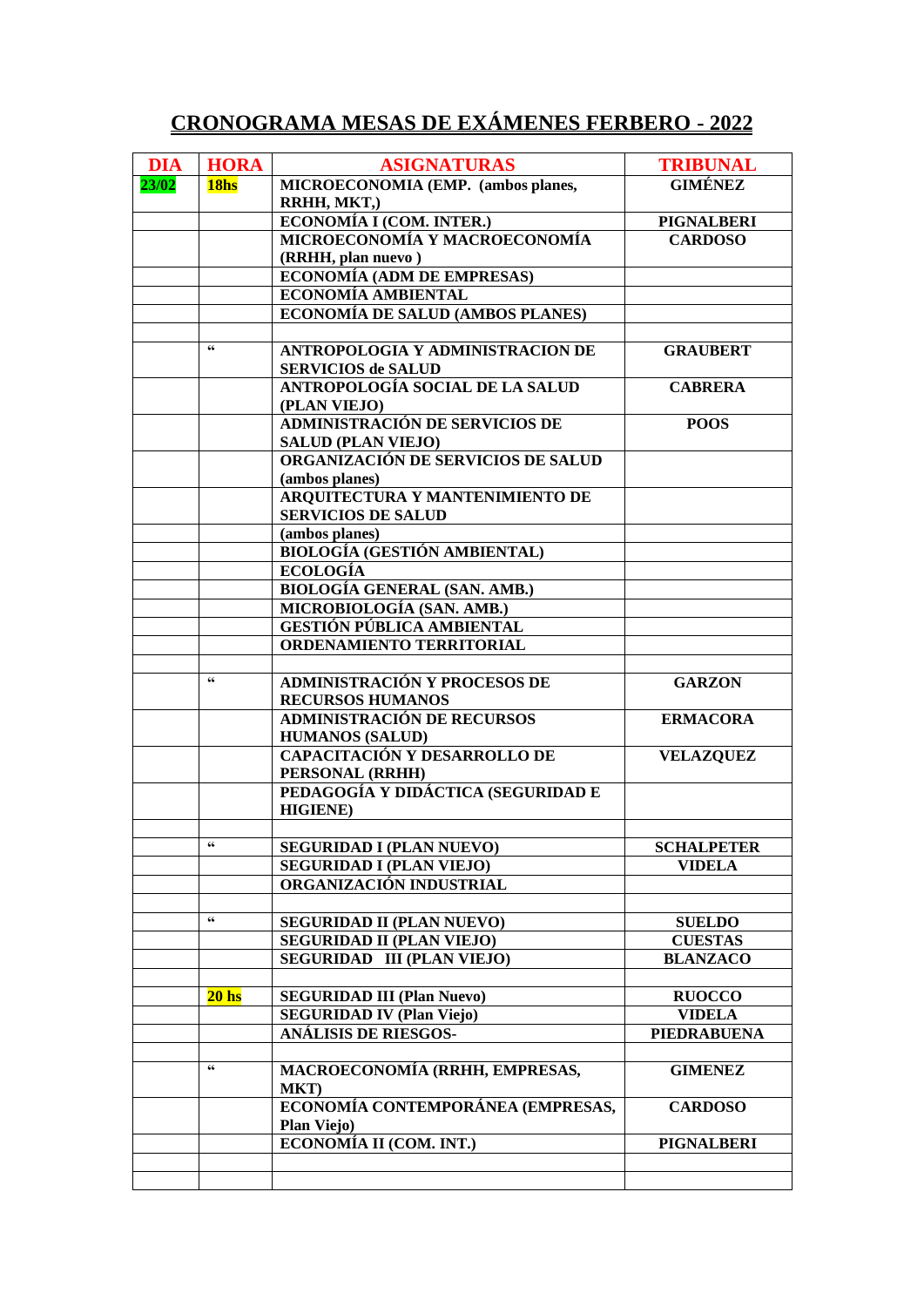| <b>DIA</b><br><b>HORA</b><br><b>ASIGNATURAS</b><br><b>TRIBUNAL</b><br><b>INTRODUCCION E INSTITUCIONES DEL</b><br><b>ALEXENICER</b><br>24/02<br><b>18 HS</b><br>DERECHO (RRHHH,<br>EMP, SALUD, Plan Viejo))<br><b>SCHUMACHER</b><br>DERECHO DEL TRABAJO Y DE LA<br><b>PRADELLA</b><br><b>SEGURIDAD SOCIAL</b><br>(RRHH ambos planes)<br>DERECHO COLECTIVO Y PROCESAL<br><b>LABORAL (RRHH)</b><br>DERECHO AMBIENTAL (GESTIÓN<br><b>AMBIENTAL</b> )<br>LEGISLACIÓN SANITARIA AMBIENTAL<br>(SAN. AMBIENTAL)<br><b>DERECHO (COM INT)</b><br>DERECHO INTERNACIONAL I (COM INT)<br>DERECHO INTERNACIONAL II ((COM.<br>INT.)<br>$\epsilon$<br><b>INTRODUCCIÓN AL MARKETING</b><br><b>MAGGIONI</b><br><b>MARKETING ESTRATÉGICO</b><br><b>CABRERA</b><br><b>MARKETING DE SERVICIOS</b><br><b>GRAUBERT</b><br><b>COMERCIALIZACIÓN DE SERVICIOS DE</b><br><b>SALUD</b><br><b>COMERCIALIZACIÓN (SALUD)</b><br>$\mathsf{G}\mathsf{G}$<br><b>CIENCIAS DE LA TIERRA</b><br><b>POOS</b><br><b>INTRODUCCIÓN A LAS CIENCIAS</b><br><b>COSUNDINO</b><br><b>AMBIENTALES</b><br>EVALUACIÓN AMBIENTAL<br><b>KRIGER</b><br><b>DERECHO I (EMP, Plan Nuevo))</b><br>$20$ HS<br><b>ALEXENICER</b><br><b>DERECHO II (EMPRESAS, Plan Nuevo)</b><br><b>SCHUMACHER</b><br><b>DERECHO TRIBUTARIO (EMP. Plan Nuevo)</b><br><b>GRAUBERT</b><br>DERECHO CONTRACTUAL Y DE LAS<br><b>OBLIGACIONES (EMP, )</b><br>(Plan Viejo)<br><b>DERECHO COMERCIAL (EMP. Plan Viejo)</b><br>MKT)<br><b>LEGISLACION SANITARIA (SALUD, ambos</b><br>planes)) |  |  |
|----------------------------------------------------------------------------------------------------------------------------------------------------------------------------------------------------------------------------------------------------------------------------------------------------------------------------------------------------------------------------------------------------------------------------------------------------------------------------------------------------------------------------------------------------------------------------------------------------------------------------------------------------------------------------------------------------------------------------------------------------------------------------------------------------------------------------------------------------------------------------------------------------------------------------------------------------------------------------------------------------------------------------------------------------------------------------------------------------------------------------------------------------------------------------------------------------------------------------------------------------------------------------------------------------------------------------------------------------------------------------------------------------------------------------------------------------------------------------------------------------------|--|--|
|                                                                                                                                                                                                                                                                                                                                                                                                                                                                                                                                                                                                                                                                                                                                                                                                                                                                                                                                                                                                                                                                                                                                                                                                                                                                                                                                                                                                                                                                                                          |  |  |
|                                                                                                                                                                                                                                                                                                                                                                                                                                                                                                                                                                                                                                                                                                                                                                                                                                                                                                                                                                                                                                                                                                                                                                                                                                                                                                                                                                                                                                                                                                          |  |  |
|                                                                                                                                                                                                                                                                                                                                                                                                                                                                                                                                                                                                                                                                                                                                                                                                                                                                                                                                                                                                                                                                                                                                                                                                                                                                                                                                                                                                                                                                                                          |  |  |
|                                                                                                                                                                                                                                                                                                                                                                                                                                                                                                                                                                                                                                                                                                                                                                                                                                                                                                                                                                                                                                                                                                                                                                                                                                                                                                                                                                                                                                                                                                          |  |  |
|                                                                                                                                                                                                                                                                                                                                                                                                                                                                                                                                                                                                                                                                                                                                                                                                                                                                                                                                                                                                                                                                                                                                                                                                                                                                                                                                                                                                                                                                                                          |  |  |
|                                                                                                                                                                                                                                                                                                                                                                                                                                                                                                                                                                                                                                                                                                                                                                                                                                                                                                                                                                                                                                                                                                                                                                                                                                                                                                                                                                                                                                                                                                          |  |  |
|                                                                                                                                                                                                                                                                                                                                                                                                                                                                                                                                                                                                                                                                                                                                                                                                                                                                                                                                                                                                                                                                                                                                                                                                                                                                                                                                                                                                                                                                                                          |  |  |
|                                                                                                                                                                                                                                                                                                                                                                                                                                                                                                                                                                                                                                                                                                                                                                                                                                                                                                                                                                                                                                                                                                                                                                                                                                                                                                                                                                                                                                                                                                          |  |  |
|                                                                                                                                                                                                                                                                                                                                                                                                                                                                                                                                                                                                                                                                                                                                                                                                                                                                                                                                                                                                                                                                                                                                                                                                                                                                                                                                                                                                                                                                                                          |  |  |
|                                                                                                                                                                                                                                                                                                                                                                                                                                                                                                                                                                                                                                                                                                                                                                                                                                                                                                                                                                                                                                                                                                                                                                                                                                                                                                                                                                                                                                                                                                          |  |  |
|                                                                                                                                                                                                                                                                                                                                                                                                                                                                                                                                                                                                                                                                                                                                                                                                                                                                                                                                                                                                                                                                                                                                                                                                                                                                                                                                                                                                                                                                                                          |  |  |
|                                                                                                                                                                                                                                                                                                                                                                                                                                                                                                                                                                                                                                                                                                                                                                                                                                                                                                                                                                                                                                                                                                                                                                                                                                                                                                                                                                                                                                                                                                          |  |  |
|                                                                                                                                                                                                                                                                                                                                                                                                                                                                                                                                                                                                                                                                                                                                                                                                                                                                                                                                                                                                                                                                                                                                                                                                                                                                                                                                                                                                                                                                                                          |  |  |
|                                                                                                                                                                                                                                                                                                                                                                                                                                                                                                                                                                                                                                                                                                                                                                                                                                                                                                                                                                                                                                                                                                                                                                                                                                                                                                                                                                                                                                                                                                          |  |  |
|                                                                                                                                                                                                                                                                                                                                                                                                                                                                                                                                                                                                                                                                                                                                                                                                                                                                                                                                                                                                                                                                                                                                                                                                                                                                                                                                                                                                                                                                                                          |  |  |
|                                                                                                                                                                                                                                                                                                                                                                                                                                                                                                                                                                                                                                                                                                                                                                                                                                                                                                                                                                                                                                                                                                                                                                                                                                                                                                                                                                                                                                                                                                          |  |  |
|                                                                                                                                                                                                                                                                                                                                                                                                                                                                                                                                                                                                                                                                                                                                                                                                                                                                                                                                                                                                                                                                                                                                                                                                                                                                                                                                                                                                                                                                                                          |  |  |
|                                                                                                                                                                                                                                                                                                                                                                                                                                                                                                                                                                                                                                                                                                                                                                                                                                                                                                                                                                                                                                                                                                                                                                                                                                                                                                                                                                                                                                                                                                          |  |  |
|                                                                                                                                                                                                                                                                                                                                                                                                                                                                                                                                                                                                                                                                                                                                                                                                                                                                                                                                                                                                                                                                                                                                                                                                                                                                                                                                                                                                                                                                                                          |  |  |
|                                                                                                                                                                                                                                                                                                                                                                                                                                                                                                                                                                                                                                                                                                                                                                                                                                                                                                                                                                                                                                                                                                                                                                                                                                                                                                                                                                                                                                                                                                          |  |  |
|                                                                                                                                                                                                                                                                                                                                                                                                                                                                                                                                                                                                                                                                                                                                                                                                                                                                                                                                                                                                                                                                                                                                                                                                                                                                                                                                                                                                                                                                                                          |  |  |
|                                                                                                                                                                                                                                                                                                                                                                                                                                                                                                                                                                                                                                                                                                                                                                                                                                                                                                                                                                                                                                                                                                                                                                                                                                                                                                                                                                                                                                                                                                          |  |  |
|                                                                                                                                                                                                                                                                                                                                                                                                                                                                                                                                                                                                                                                                                                                                                                                                                                                                                                                                                                                                                                                                                                                                                                                                                                                                                                                                                                                                                                                                                                          |  |  |
|                                                                                                                                                                                                                                                                                                                                                                                                                                                                                                                                                                                                                                                                                                                                                                                                                                                                                                                                                                                                                                                                                                                                                                                                                                                                                                                                                                                                                                                                                                          |  |  |
|                                                                                                                                                                                                                                                                                                                                                                                                                                                                                                                                                                                                                                                                                                                                                                                                                                                                                                                                                                                                                                                                                                                                                                                                                                                                                                                                                                                                                                                                                                          |  |  |
|                                                                                                                                                                                                                                                                                                                                                                                                                                                                                                                                                                                                                                                                                                                                                                                                                                                                                                                                                                                                                                                                                                                                                                                                                                                                                                                                                                                                                                                                                                          |  |  |
|                                                                                                                                                                                                                                                                                                                                                                                                                                                                                                                                                                                                                                                                                                                                                                                                                                                                                                                                                                                                                                                                                                                                                                                                                                                                                                                                                                                                                                                                                                          |  |  |
|                                                                                                                                                                                                                                                                                                                                                                                                                                                                                                                                                                                                                                                                                                                                                                                                                                                                                                                                                                                                                                                                                                                                                                                                                                                                                                                                                                                                                                                                                                          |  |  |
|                                                                                                                                                                                                                                                                                                                                                                                                                                                                                                                                                                                                                                                                                                                                                                                                                                                                                                                                                                                                                                                                                                                                                                                                                                                                                                                                                                                                                                                                                                          |  |  |
|                                                                                                                                                                                                                                                                                                                                                                                                                                                                                                                                                                                                                                                                                                                                                                                                                                                                                                                                                                                                                                                                                                                                                                                                                                                                                                                                                                                                                                                                                                          |  |  |
|                                                                                                                                                                                                                                                                                                                                                                                                                                                                                                                                                                                                                                                                                                                                                                                                                                                                                                                                                                                                                                                                                                                                                                                                                                                                                                                                                                                                                                                                                                          |  |  |
|                                                                                                                                                                                                                                                                                                                                                                                                                                                                                                                                                                                                                                                                                                                                                                                                                                                                                                                                                                                                                                                                                                                                                                                                                                                                                                                                                                                                                                                                                                          |  |  |
|                                                                                                                                                                                                                                                                                                                                                                                                                                                                                                                                                                                                                                                                                                                                                                                                                                                                                                                                                                                                                                                                                                                                                                                                                                                                                                                                                                                                                                                                                                          |  |  |
|                                                                                                                                                                                                                                                                                                                                                                                                                                                                                                                                                                                                                                                                                                                                                                                                                                                                                                                                                                                                                                                                                                                                                                                                                                                                                                                                                                                                                                                                                                          |  |  |
|                                                                                                                                                                                                                                                                                                                                                                                                                                                                                                                                                                                                                                                                                                                                                                                                                                                                                                                                                                                                                                                                                                                                                                                                                                                                                                                                                                                                                                                                                                          |  |  |
|                                                                                                                                                                                                                                                                                                                                                                                                                                                                                                                                                                                                                                                                                                                                                                                                                                                                                                                                                                                                                                                                                                                                                                                                                                                                                                                                                                                                                                                                                                          |  |  |
|                                                                                                                                                                                                                                                                                                                                                                                                                                                                                                                                                                                                                                                                                                                                                                                                                                                                                                                                                                                                                                                                                                                                                                                                                                                                                                                                                                                                                                                                                                          |  |  |
|                                                                                                                                                                                                                                                                                                                                                                                                                                                                                                                                                                                                                                                                                                                                                                                                                                                                                                                                                                                                                                                                                                                                                                                                                                                                                                                                                                                                                                                                                                          |  |  |
|                                                                                                                                                                                                                                                                                                                                                                                                                                                                                                                                                                                                                                                                                                                                                                                                                                                                                                                                                                                                                                                                                                                                                                                                                                                                                                                                                                                                                                                                                                          |  |  |
|                                                                                                                                                                                                                                                                                                                                                                                                                                                                                                                                                                                                                                                                                                                                                                                                                                                                                                                                                                                                                                                                                                                                                                                                                                                                                                                                                                                                                                                                                                          |  |  |
|                                                                                                                                                                                                                                                                                                                                                                                                                                                                                                                                                                                                                                                                                                                                                                                                                                                                                                                                                                                                                                                                                                                                                                                                                                                                                                                                                                                                                                                                                                          |  |  |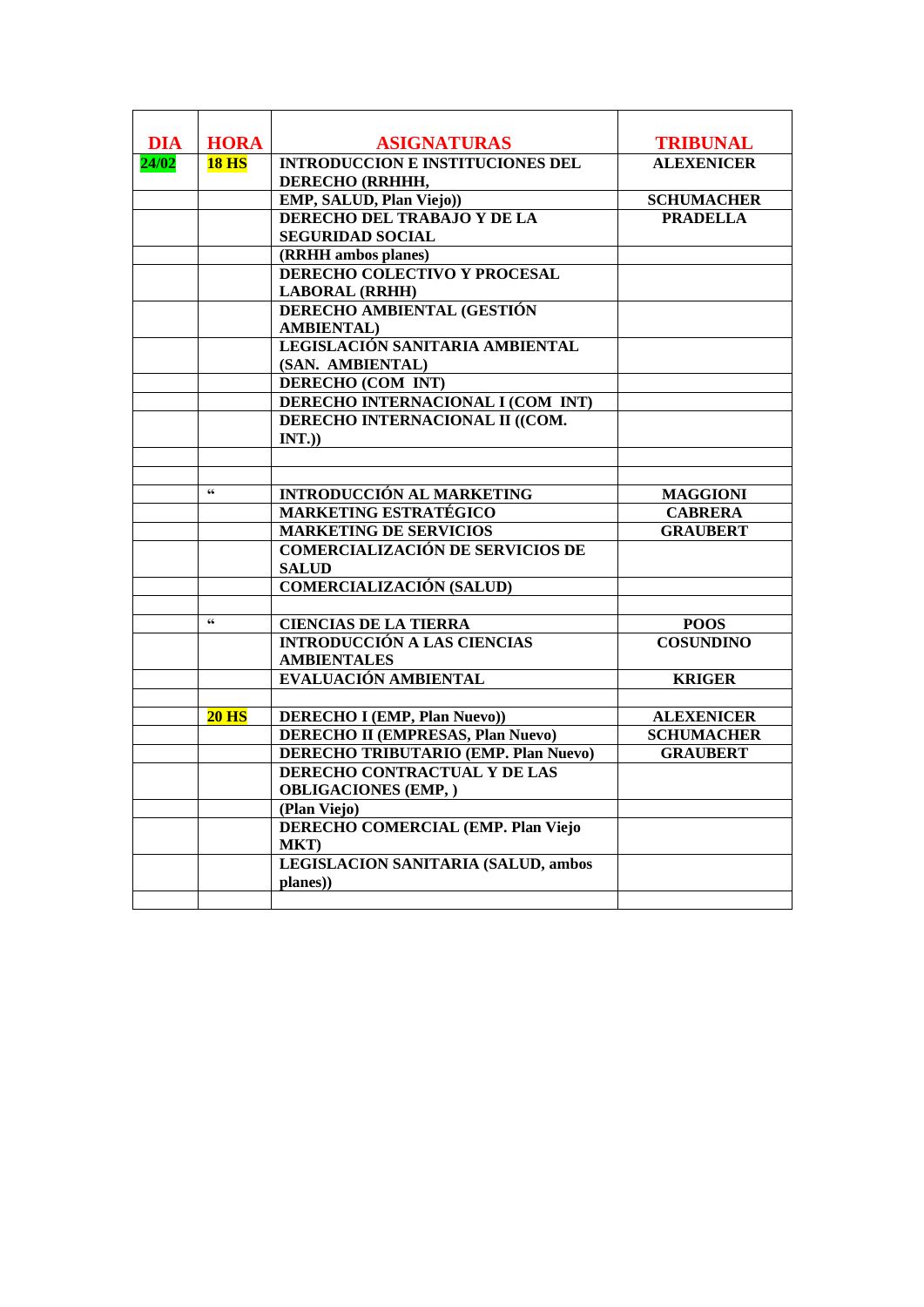| <b>DIA</b> | <b>HORA</b>            | <b>ASIGNATURAS</b>                                                          | <b>TRIBUNAL</b>    |
|------------|------------------------|-----------------------------------------------------------------------------|--------------------|
| 25/02      | 18 <sub>hs</sub>       | <b>MATEMATICA Y ESTADISTICA APLICADA</b>                                    | <b>DÍAZ</b>        |
|            |                        | (RRHH, (Plan Nuevo))                                                        |                    |
|            |                        | <b>INTRODUCCION A LA MATEMATICA Y</b>                                       | <b>CARDOZO</b>     |
|            |                        | <b>ESTADISTICA</b>                                                          |                    |
|            |                        | <b>APLICADA</b> (RRHH, Plan Viejo))                                         | <b>KRIGER</b>      |
|            |                        | <b>MATEMATICA FINANCIERA Emp. Plan</b><br>Nuevo)                            |                    |
|            |                        | <b>MATEMÁTICA (MKT)</b>                                                     |                    |
|            |                        | <b>MATEMÁTICA I/COM. INT.)</b>                                              |                    |
|            |                        | <b>MATEMÁTICAS Y BIOESTADÍSTICA (Salud</b>                                  |                    |
|            |                        | <b>Plan Nuevo)</b>                                                          |                    |
|            |                        | <b>MATEMÁTICA (SALUD P. V.)</b>                                             |                    |
|            |                        | MATEMÁTICA (GESTIÓN AMBIENTAL),                                             |                    |
|            |                        | MATEMÁTICA I, MATEMÁTICA II (SANEA.                                         |                    |
|            |                        | AMB)                                                                        |                    |
|            |                        | MATEMÁTICA II (COM. INT))                                                   |                    |
|            | $\textsf{G}\textsf{G}$ |                                                                             |                    |
|            |                        | DD. HH. Y ETICA (EMP., RRHH, MKT, COM.<br>INT. SALUD, G.AMB)                | <b>ERMÁCORA</b>    |
|            |                        | (todos Planes Nuevos)                                                       | <b>ROMERO</b>      |
|            |                        | ETICA (EMP., RRHH., MKT, COM INT.,                                          | <b>COSUNDINO</b>   |
|            |                        | SALUD., SAN. AMB.)                                                          |                    |
|            |                        | (todos Planes Anteriores)                                                   |                    |
|            |                        |                                                                             |                    |
|            | $\textsf{G}\textsf{G}$ |                                                                             |                    |
|            |                        | COMPORTAMIENTO ORGANIZACIONAL<br>(RRHH., EMP, SALUD)                        | <b>GARZON</b>      |
|            |                        |                                                                             | <b>DIAZ</b>        |
|            |                        |                                                                             | <b>CARDOZO</b>     |
|            |                        |                                                                             |                    |
|            | $\mathsf{6}\mathsf{6}$ | <b>SALUD OCUPACIONAL</b>                                                    | <b>SCHALPETER</b>  |
|            |                        | <b>MEDICINA INDUSTRIAL</b>                                                  | <b>CUESTAS</b>     |
|            |                        | <b>ENFERMEDADES PROFESIONALES</b>                                           | <b>PIEDRABUENA</b> |
|            |                        |                                                                             |                    |
|            |                        |                                                                             |                    |
|            | $\mathsf{G}\mathsf{G}$ | ESTUDIO DEL TRABAJO Y ERGONOMÍA                                             | <b>VIDELA</b>      |
|            |                        | <b>ESTUDIO DEL TRABAJO</b>                                                  | <b>SUELDO</b>      |
|            |                        | <b>ERGONOMÍA</b>                                                            | <b>GERVASONI</b>   |
|            |                        | <b>RUIDOS Y VIBRACIONES</b>                                                 |                    |
|            |                        |                                                                             |                    |
|            | <b>20 HS</b>           | HIGIENE DEL TRABAJO Y MEDIO                                                 | <b>VIDELA</b>      |
|            |                        | <b>AMBIENTE II</b>                                                          |                    |
|            |                        |                                                                             |                    |
|            |                        |                                                                             |                    |
|            |                        | <b>SEGURIDAD V</b>                                                          | <b>SUELDO</b>      |
|            |                        |                                                                             |                    |
|            | 66                     | PROBABILIDAD Y ESTADÍSTICA (EMPRESA                                         | DÍAZ               |
|            |                        | <b>Plan Nuevo</b> )                                                         |                    |
|            |                        | ESTADÍSTICA (MKT, EMP. Plan Viejo))                                         | <b>GERVASONI</b>   |
|            |                        |                                                                             |                    |
|            |                        | ESTADÍSTICA (GESTIÓN AMBIENTAL)                                             | <b>KRIGER</b>      |
|            |                        | <b>BIOESTADÍSTICA</b> (Salud Plan Viejo)<br>ESTADÍSTICA SANITARIA AMBIENTAL |                    |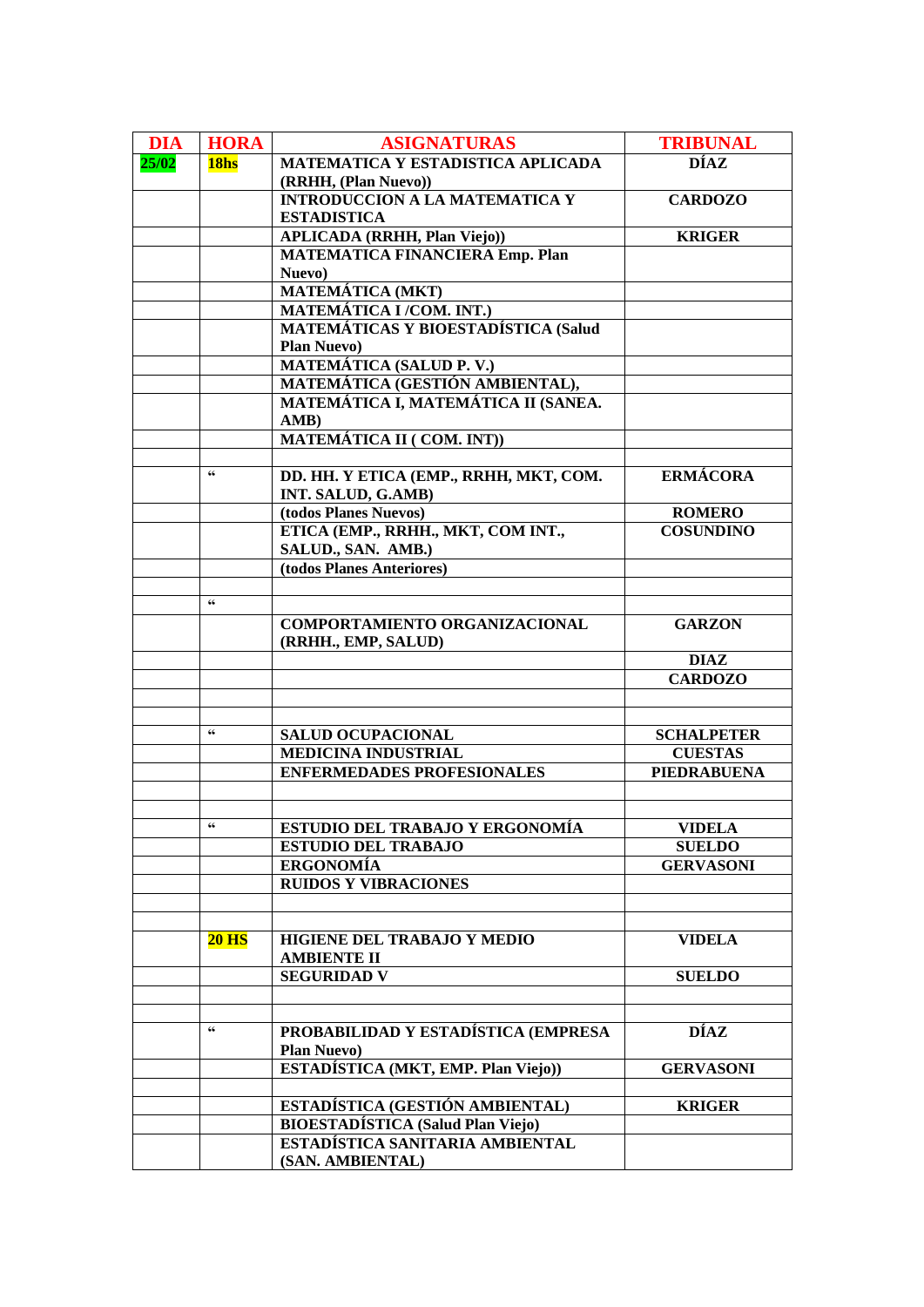|    | <b>ESTRATEGIAS Y TÉCNICAS DE</b>          |                     |
|----|-------------------------------------------|---------------------|
|    | <b>NEGOCIACIÓN</b>                        |                     |
|    | <b>POLITICA DE PRECIOS</b>                | <b>MAGGIONI</b>     |
|    | <b>CANALES DE DISTRIBUCIÓN</b>            |                     |
|    |                                           |                     |
| 66 | <b>INFORMATICA APLICADA I (EMP, RRHH,</b> | <b>GOMEZ LOPEZ</b>  |
|    | MKT, COM. INT.,                           |                     |
|    | <b>SALUD</b>                              | <b>PRADELLA</b>     |
|    | <b>INFORMATICA I (EMP, RRHH,)</b>         | <b>SEGOVIA</b>      |
|    | <b>INFORMÁTICA I (SALUD)</b>              |                     |
|    |                                           |                     |
|    |                                           |                     |
| 66 | <b>AMBIENTE Y SOCIEDAD</b>                | <b>POOS AGUSTIN</b> |
|    | <b>CONTAMINACIÓN AMBIENTAL</b>            | <b>GRAUBERT</b>     |
|    | SISTEMAS DE GESTIÓN AMBIENTAL             | <b>CABRERA</b>      |
|    |                                           |                     |
|    |                                           |                     |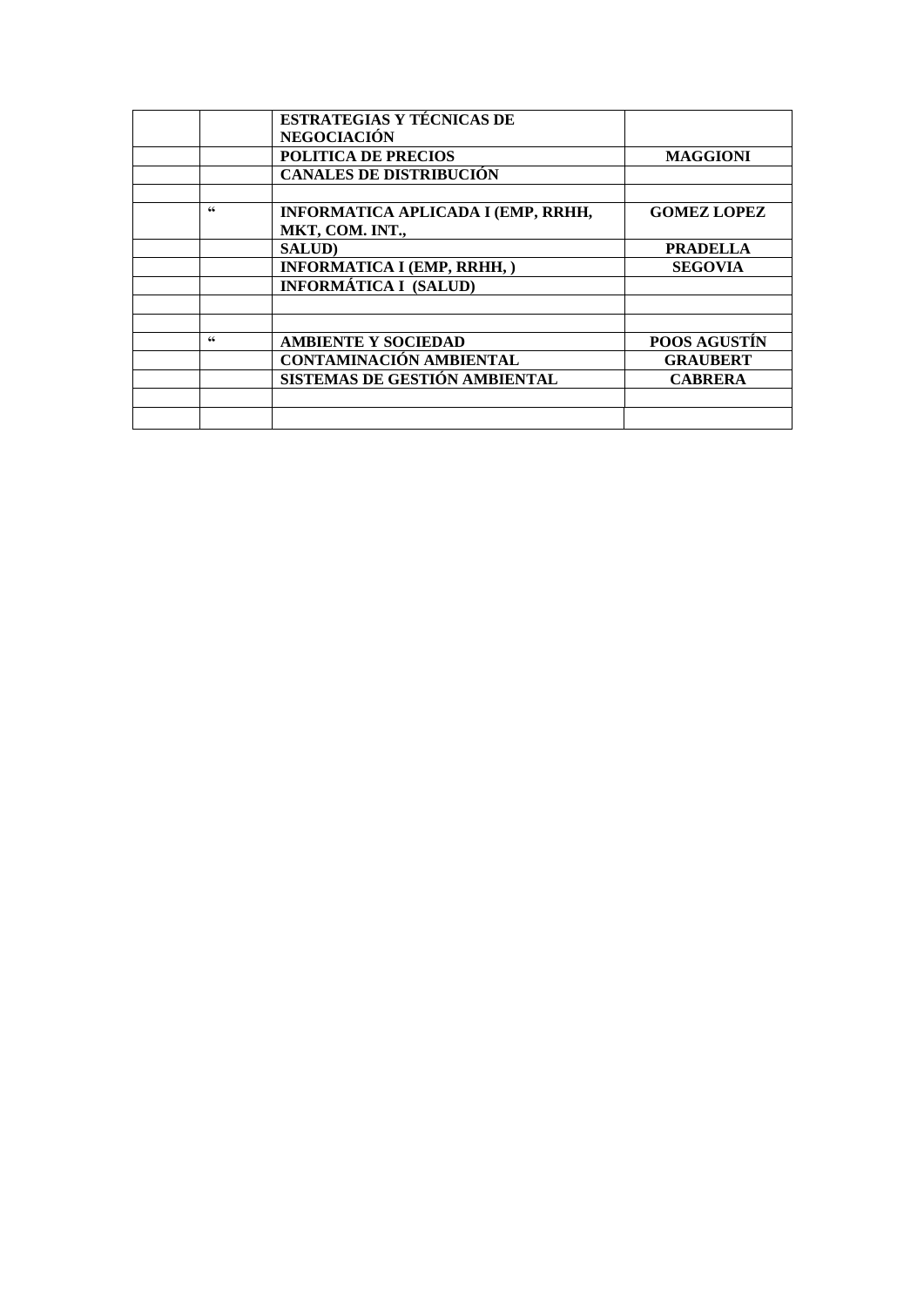| <b>DIA</b> | <b>HORA</b>  | <b>ASIGNATURAS</b>                                     | <b>TRIBUNAL</b>     |
|------------|--------------|--------------------------------------------------------|---------------------|
| 02/03      | 18hs         | <b>ESTRUCTURA Y DINAMICA DE LAS</b>                    | <b>MAGGIONI</b>     |
|            |              | <b>ORGANIZACIONES (EMP,</b>                            |                     |
|            |              | RRHH, MKT., SALUD)                                     | <b>CARDOSO</b>      |
|            |              | <b>ADMINISTRACIÓN I (EMPRESA, Plan Nuevo))</b>         | <b>ALEXENICER</b>   |
|            |              | ADMINISTRACIÓN (COM. INTERN.)                          |                     |
|            |              | ESTRUCTURA Y DINÁMICA DE LAS                           |                     |
|            |              | <b>ORGANIZACIONES I</b>                                |                     |
|            |              | (SALUD, Plan Viejo)                                    |                     |
|            |              | ESTRUCTURA Y DINÁMICA DE LAS                           |                     |
|            |              | ORGANIZACIONES II                                      |                     |
|            |              | (SALUD, Plan Viejo)                                    |                     |
|            |              |                                                        |                     |
|            |              |                                                        |                     |
|            | 66           | INFORMATICA APLICADA II (RRHH, MKT.                    | <b>GOMEZ LOPEZ</b>  |
|            |              | <b>SALUD</b> )                                         |                     |
|            |              | INFORMATICA II (RRHH, EMP. MKT.)                       | <b>SEGOVIA</b>      |
|            |              | <b>INFORMÁTICA III (SALUD)</b>                         | <b>KRIGER</b>       |
|            |              | <b>INFORMÁTICA IV (SALUD)</b>                          |                     |
|            |              |                                                        |                     |
|            | 66           | <b>COSTOS Y PRESUPUESTOS (RRHH, Plan</b>               | <b>PIGNALBERI</b>   |
|            |              | Nuevo))                                                |                     |
|            |              | <b>ESTADOS CONTABLES Y PRESUPUESTOS</b>                | <b>GIMÉNEZ</b>      |
|            |              | (RRHH, Plan Viejo)                                     |                     |
|            |              | COSTOS Y PRECIOS (COM. INT)                            | <b>DIAZ</b>         |
|            |              | COSTOS (MKT, EMP), Plan Viejo)                         |                     |
|            |              | <b>CONTABILIDAD III (EMP. Plan Nuevo))</b>             |                     |
|            |              | <b>COSTOS EN SALUD (Plan Viejo)</b>                    |                     |
|            |              | PRESUPUESTOS EN SALUD (Plan Viejo)                     |                     |
|            |              | <b>FINANZAS (EMP (Plan Viejo) MKT)</b>                 |                     |
|            |              |                                                        |                     |
|            |              |                                                        |                     |
|            |              |                                                        |                     |
|            |              |                                                        |                     |
|            | 66           | <b>SISTEMAS DE REPRESENTACIÓN (Plan</b>                | <b>SUAREZ</b>       |
|            |              | Nuevo)                                                 |                     |
|            |              | <b>DIBUJO TÉCNICO APLICADO (Plan Viejo)</b>            | <b>CUESTAS</b>      |
|            |              | <b>DIBUJO Y TOPOGRAFÍA (San. Amb.)</b>                 | <b>PIEDRABUENA</b>  |
|            |              |                                                        |                     |
|            |              |                                                        |                     |
|            | <b>18 HS</b> | ESTADÍSTICA Y COSTOS DE LA SEGURIDAD                   | <b>GIMÉNEZ</b>      |
|            |              | (SEG. E HIG. P. N)                                     |                     |
|            |              | ESTADÍSTICA (SEG. E HIG., Plan Viejo)                  | <b>KRIGER</b>       |
|            |              | COSTOS (SEG. E HIGIENE, Plan Viejo)                    | <b>KLOSTER BUSS</b> |
|            |              |                                                        |                     |
|            | $20$ HS      | TEORÍA DE LA DECISIÓN (RRHH ambos                      | <b>MAGGIONI</b>     |
|            |              | planes)                                                |                     |
|            |              | GESTIÓN EN LA ADMINISTRACIÓN DE                        | <b>SCHUMACHER</b>   |
|            |              | <b>EMPRESAS (EMP. Plan</b>                             |                     |
|            |              |                                                        |                     |
|            |              | Viejo)<br>MANAGEMENT Y ADMINISTRACIÓN DE               | <b>PIGNALBERI</b>   |
|            |              |                                                        |                     |
|            |              | <b>EMPRESA</b> (Emp. P.V)<br><b>ADMINISTRACIÓN III</b> |                     |
|            |              |                                                        |                     |
|            |              |                                                        |                     |
|            |              |                                                        |                     |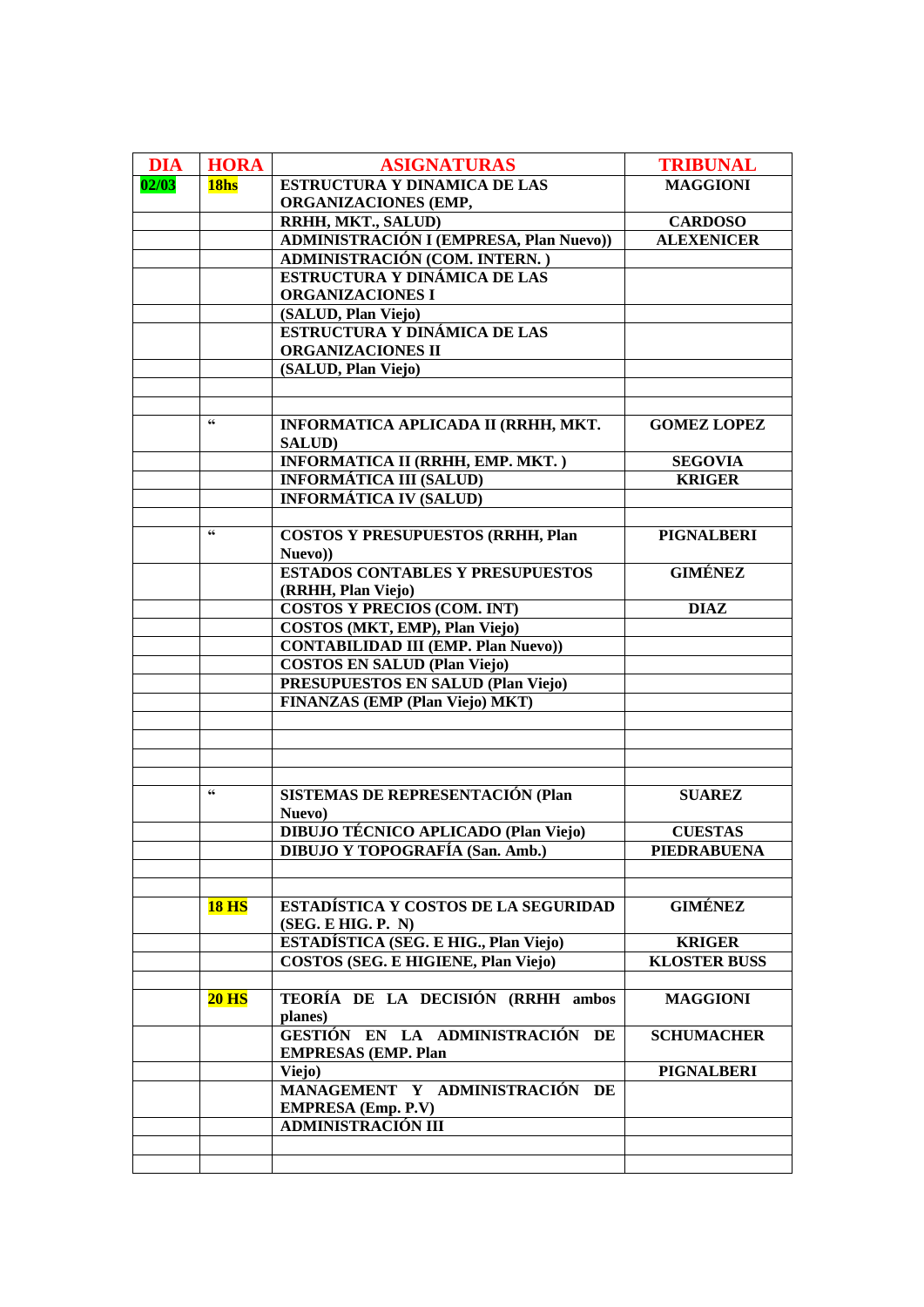| <b>DIA</b> | <b>HORA</b>            | <b>ASIGNATURAS</b>                                             | <b>TRIBUNAL</b>   |
|------------|------------------------|----------------------------------------------------------------|-------------------|
| 03/03      | 18hs                   | <b>CONTABILIDAD I (EMP, ambos planes))</b>                     | <b>PIGNALBERI</b> |
|            |                        | <b>CONTABILIDAD GERENCIAL (MKT),</b>                           | <b>CARDOSO</b>    |
|            |                        | CONTABILIDAD (COM. INTERN, RRHH,                               | <b>GIMENEZ</b>    |
|            |                        | <b>SALUD)</b>                                                  |                   |
|            |                        | <b>CONTABILIDAD I (SALUD)</b>                                  |                   |
|            |                        | <b>CONTABILIDAD II (SALUD)</b>                                 |                   |
|            |                        | COSTOS Y PRESUPUESTOS EN SALUD (P.N.)                          |                   |
|            |                        |                                                                |                   |
|            |                        |                                                                |                   |
|            | $\textsf{G}\textsf{G}$ | SOCIOLOGÍA DEL TRABAJO (RRHH, ambos<br>planes)                 | <b>ERMÁCORA</b>   |
|            |                        | SOCIOLOGÍA (EMPRESAS, MKT, COM INT.)                           | <b>SCHUMACHER</b> |
|            |                        | SOCIOLOGÍA DE LAS ORGANIZACIONES                               | <b>COSUNDINO</b>  |
|            |                        | (GES. AMB. SANEA.                                              |                   |
|            |                        | <b>AMBIENTAL</b> )                                             |                   |
|            |                        | SOCIOLOGÍA (SEG. E HIGIE.)                                     |                   |
|            |                        |                                                                |                   |
|            |                        |                                                                |                   |
|            | $\mathbf{66}$          | PSICOSOCIOLOGÍA LABORAL                                        | <b>GARZON</b>     |
|            |                        | RELACIONES HUMANAS I (SEG. E HIG.)                             | <b>POSS</b>       |
|            |                        | RELACIONES HUMANAS II (SEG. E HIGIE.)                          | <b>PRADELLA</b>   |
|            | $\mathsf{G}\mathsf{G}$ |                                                                |                   |
|            |                        | HIGIENE DEL TRABAJO Y MEDIO<br><b>AMBIENTE I</b>               | <b>SUELDO</b>     |
|            |                        | <b>VENTILACION</b>                                             | <b>SCHALPETER</b> |
|            |                        |                                                                | <b>VIDELA</b>     |
|            |                        |                                                                |                   |
|            |                        |                                                                |                   |
|            | <b>20 HS</b>           | SANEAMIENTO AMBIENTAL (SEG. E HIG.,<br><b>Plan Nuevo</b> )     | <b>BLANZACO</b>   |
|            |                        | SANEAMIENTO AMBIENTAL I: (SEG. E HIG,<br><b>Plan Viejo)</b>    | <b>ROMERO</b>     |
|            |                        | SANEAMIENTO AMBIENTAL II: (SEG. E<br><b>HIG., Plan Viejo)</b>  | <b>GRAUBERG</b>   |
|            |                        | SANEAMIENTO AMBIENTAL (SALUD, ambos<br>planes)                 |                   |
|            |                        | EPIDEMIOLOGÍA Y EDUCACIÓN PARA LA<br><b>SALUD (SALUD, P.N)</b> |                   |
|            |                        | EPIDEMIOLOGÍA Y SALUD PÚBLICA                                  |                   |
|            |                        | (SALUD, P. V.)                                                 |                   |
|            |                        | EDUCACIÓN PÀRA LA SALUD (SALUD, P.V))                          |                   |
|            |                        | EPIDEMIOLOGÍA (SAN. Amb.)                                      |                   |
|            |                        | EDUCACIÓN PARA LA SALUD (SAN. AMB.)                            |                   |
|            |                        | <b>TOXICOLOGÍA A MBIENTAL</b>                                  |                   |
|            | $\textsf{G}\textsf{G}$ | <b>FILOSOFÍA (RRHH ambos planes)</b>                           | <b>ERMACORA</b>   |
|            |                        |                                                                | <b>ALEXENICER</b> |
|            |                        |                                                                | <b>SCHUMACHER</b> |
|            |                        |                                                                |                   |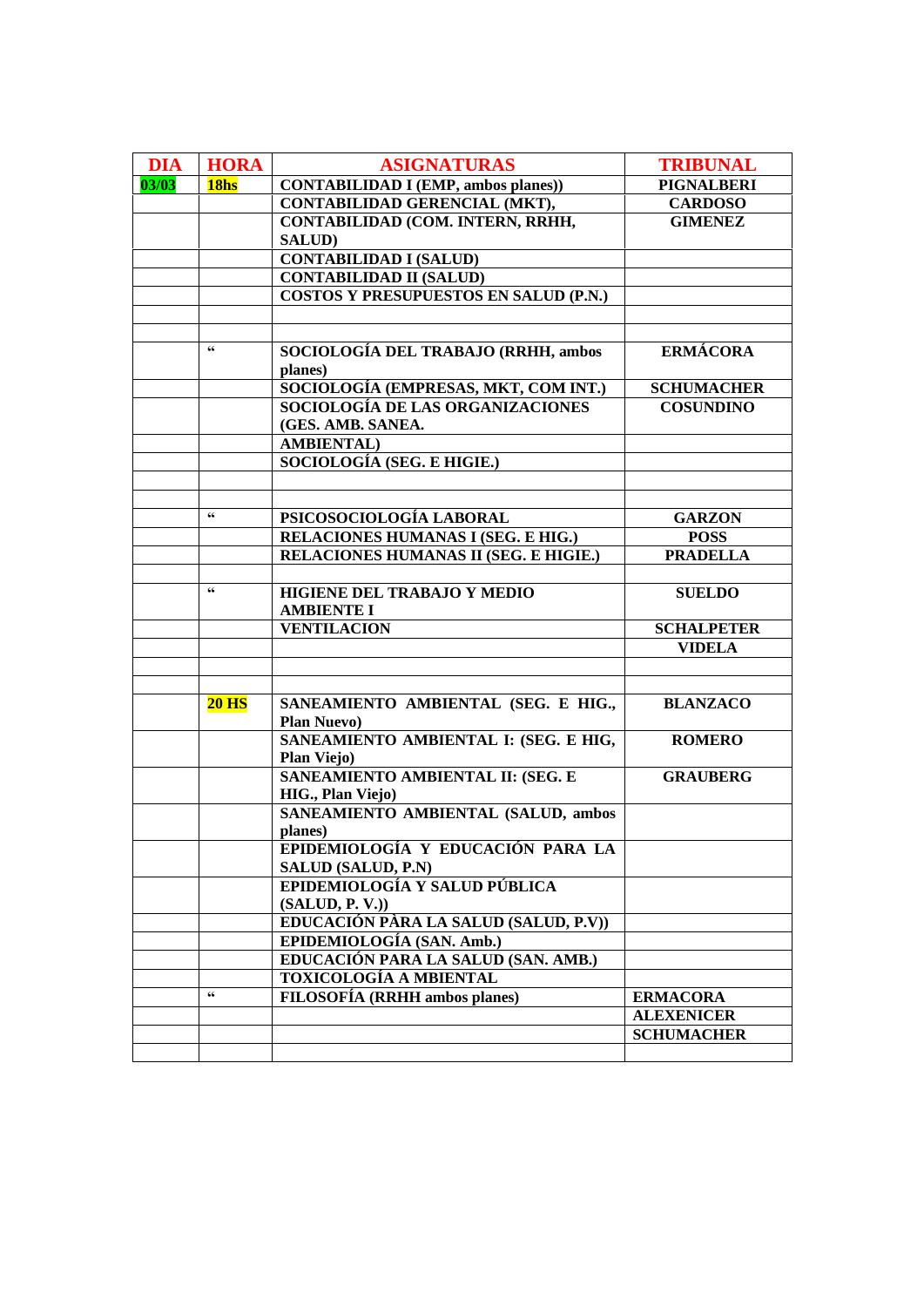| <b>DIA</b> | <b>HORA</b>            | <b>ASIGNATURAS</b>                                                  | <b>TRIBUNAL</b>                       |
|------------|------------------------|---------------------------------------------------------------------|---------------------------------------|
| 04/03      | 18hs                   | INGLES I (RRHH, EMP, MKT, COM.INTER.                                | <b>SEGOVIA</b>                        |
|            |                        | <b>SALUD, GESTIÓN</b>                                               |                                       |
|            |                        | AMB.)                                                               | <b>ROMERO</b>                         |
|            |                        |                                                                     | <b>CABRERA</b>                        |
|            |                        |                                                                     |                                       |
|            | $\textsf{G}\textsf{G}$ |                                                                     |                                       |
|            |                        | <b>BUSQUEDA Y SELECCIÓN DE PERSONAL</b><br>ADMINISTRACIÓN II (EMP.) | <b>VELAZQUEZ</b><br><b>GARZON</b>     |
|            |                        | EVALUACIÓN DEL DESEMPEÑO                                            | <b>MAGGIONI</b>                       |
|            |                        |                                                                     |                                       |
|            |                        |                                                                     |                                       |
|            |                        |                                                                     |                                       |
|            | $\textsf{G}\textsf{G}$ | MERCADO INTERNACIONAL I                                             | $\boldsymbol{\mathsf{?}}$             |
|            |                        | MERCADO INTERNACIONAL II                                            | $\overline{\mathbf{?}}$               |
|            |                        | <b>MERCADO INTERNACIONAL III</b>                                    | $\overline{?}$                        |
|            |                        |                                                                     |                                       |
|            |                        |                                                                     |                                       |
|            | $\mathsf{6}\mathsf{6}$ |                                                                     |                                       |
|            |                        | METODOLOGÍA DE LA INVESTIGACIÓN<br>(RRHH, EMP, SALUD)               | <b>ERMACORA</b>                       |
|            |                        | Ambos planes, GEST. AMB., San. AMB., SEG E<br>$HIG$ )               | <b>COSUNDINO</b>                      |
|            |                        | METODOLOGÍA DE LA INVESTIGACIÓN<br><b>APLICADA Emp)</b>             | <b>ALEXENICER</b>                     |
|            |                        |                                                                     |                                       |
|            |                        | <b>FÍSICA (SEG E HIG)</b><br>FÍSICA I (SEG. E HIG.)                 | <b>KLOSTER BUSS</b><br><b>GIMENEZ</b> |
|            |                        | FÍSICA II (SEG. E HIG.)                                             | <b>GERVASONI</b>                      |
|            |                        | FÍSICA (GESTIÓN AMBIENTAL)                                          |                                       |
|            |                        | FÍSICA I (SANEAM. AMBIENTAL)                                        |                                       |
|            |                        | FÍSICA II (SANEAM. AMBIENTAL)                                       |                                       |
|            |                        |                                                                     |                                       |
|            |                        | <b>COMUNICACIÓN ORGANIZACIONAL (SEG E</b><br>Hig.)                  | <b>PRADELLA</b>                       |
|            |                        | TÉCNICAS DE COMUNICACIÓN I (SEG. E<br>HIGIE,                        | <b>ERMACORA</b>                       |
|            |                        | TÉCNICAS DE COMUNICACIÓN II (SEG. E<br>HIGIE,                       | <b>ALEXENICER</b>                     |
|            |                        |                                                                     |                                       |
|            | 20 <sub>hs</sub>       | <b>LOGISTICA I</b>                                                  | $\ddot{\textbf{?}}$                   |
|            |                        | <b>LOGISTICA II</b>                                                 | $\ddot{\mathbf{c}}$                   |
|            | $\textsf{G}\textsf{G}$ |                                                                     | $\overline{?}$                        |
|            |                        | POLÍTICA Y DESARROLLO DE PRODUCTOS                                  | <b>MAGGIONI</b>                       |
|            |                        |                                                                     | $\ddot{\mathbf{.}}$<br>$\overline{?}$ |
|            |                        | <b>INTERVENCIÓN Y CAPACITACIÓN PARA</b>                             | <b>GOMEZ LOPEZ</b>                    |
|            |                        | EL TRABAJO (P.N).                                                   |                                       |
|            |                        | SELECCIÓN Y CAPACITACIÓN DE                                         | <b>GARZON</b>                         |
|            |                        | PERSONAL (P. V.)                                                    |                                       |
|            |                        |                                                                     | <b>ERMACORA</b>                       |
|            |                        | INGLES II (RRHH, EMP, todos los planes, MKT,<br>SALUD, GES. AMB)    | <b>SEGOVIA</b>                        |
|            |                        |                                                                     | <b>GRAUBERT</b>                       |
|            |                        |                                                                     | <b>CABRERA</b>                        |
|            |                        |                                                                     |                                       |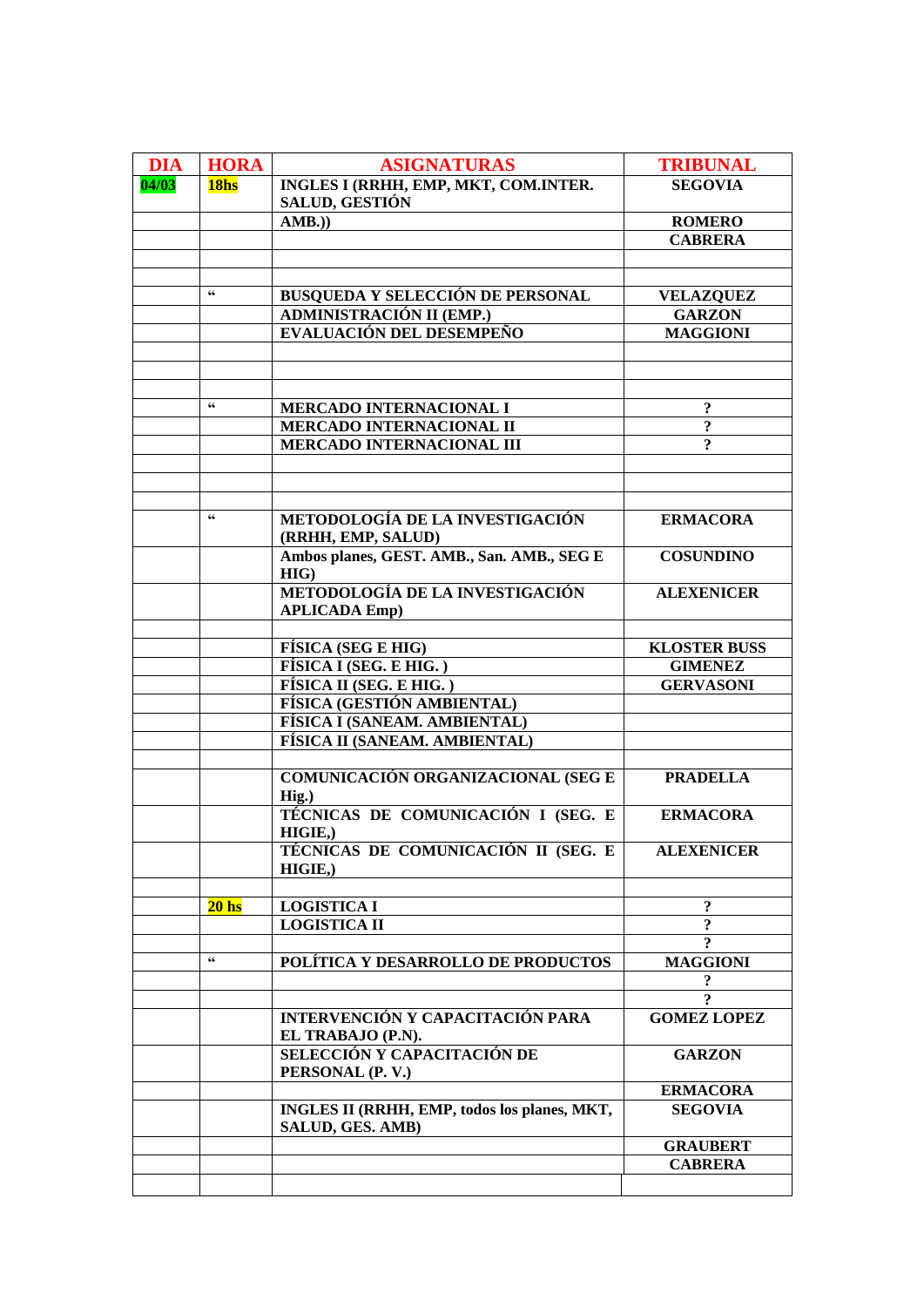| 04/03 | 20 <sub>hs</sub> |                                                          |                    |
|-------|------------------|----------------------------------------------------------|--------------------|
|       | 66               |                                                          |                    |
|       |                  | PSICOLOGÍA GENERAL Y SOCIAL (RRHH,<br>ambos planes, MKT) | <b>ERMACORA</b>    |
|       |                  | PSICOLOGÍA SOCIAL (EMP. Plan Nuevo)                      | <b>GARZON</b>      |
|       |                  | PSICOLOGÍA LABORAL (SEG. E HIGIENE,                      | <b>MAGGIONI</b>    |
|       |                  | <b>Plan Viejo)</b>                                       |                    |
|       |                  | <b>OPERACIÓN DE MERCADO</b>                              |                    |
|       |                  | <b>INTERNACIONAL I</b>                                   |                    |
|       |                  | OPERACIÓN DE MERCADO                                     |                    |
|       |                  | <b>INTERNACIONAL II</b>                                  |                    |
|       |                  | <b>OPERACIÓN DE MERCADO</b>                              |                    |
|       |                  | <b>INTERNACIONAL III</b>                                 |                    |
|       |                  |                                                          |                    |
|       |                  |                                                          |                    |
|       | 66               | INFORMÁTICA APLICADA III (RRHH., EMP,                    | <b>GOMEZ LOPEZ</b> |
|       |                  | <b>MKT, SALUD)</b>                                       |                    |
|       |                  | INFORMÁTICA III (RRHH., EMP, )                           | <b>SEGOVIA</b>     |
|       |                  | <b>INFORMÁTICA V (SALUD)</b>                             | <b>SCHUMACHER</b>  |
|       |                  | <b>INFORMÁTICA VI (SALUD)</b>                            |                    |
|       |                  |                                                          |                    |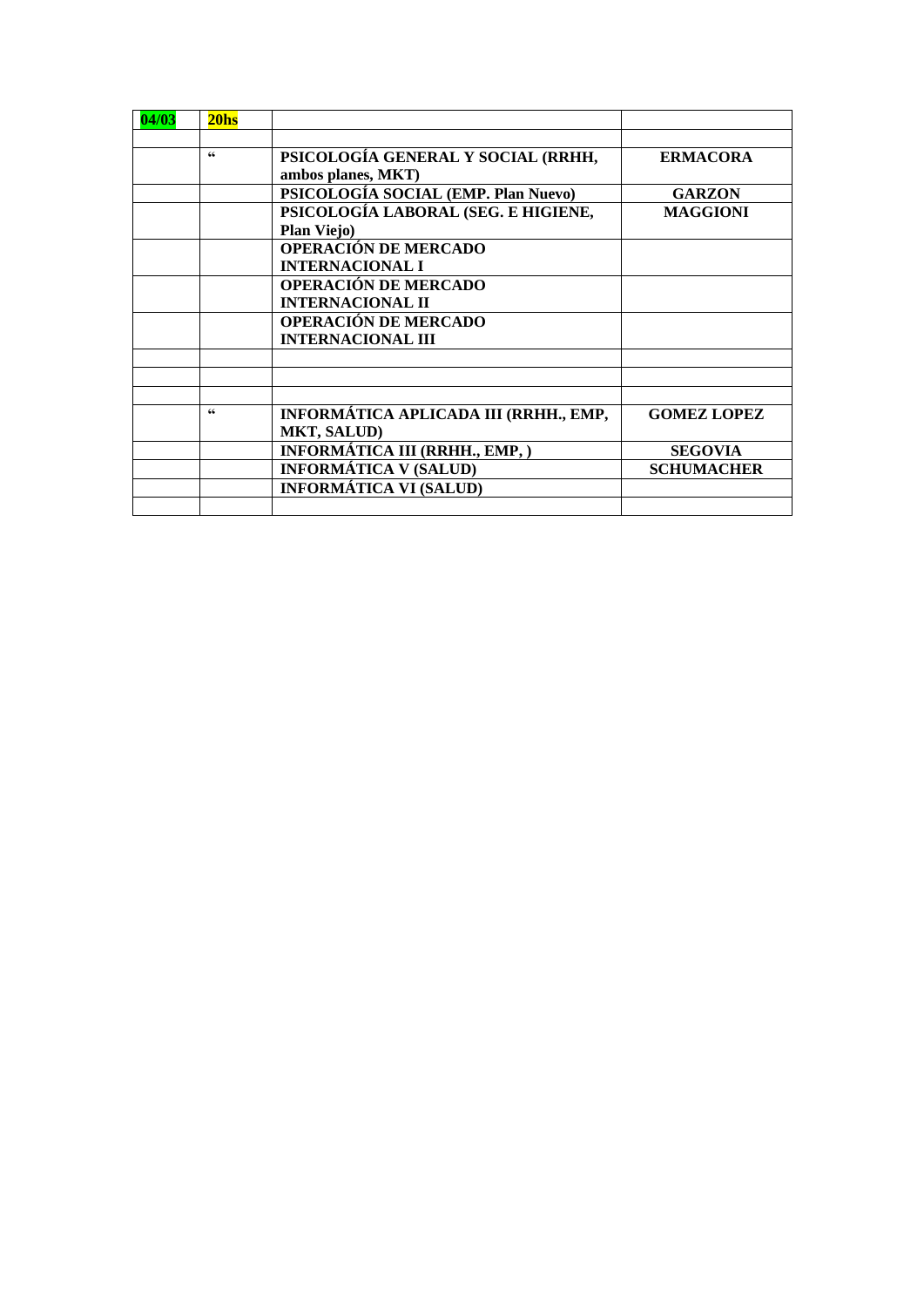| <b>DIA</b> | <b>HORA</b>      | <b>ASIGNATURAS</b>                            | <b>TRIBUNAL</b>     |
|------------|------------------|-----------------------------------------------|---------------------|
| 07/03      | 18hs             | <b>ADMINISTRACION DE REMUNERACIONES</b>       | <b>CARDOSO</b>      |
|            |                  | (RRHH, ambos planes)                          |                     |
|            |                  |                                               |                     |
|            |                  | LIQUIDACION DE SUELDOS (EMP. Plan Viejo)      | <b>PIGNALBERI</b>   |
|            |                  | <b>CONTABILIDAD II (EMP. Plan Nuevo)</b>      | <b>GRAUBERG</b>     |
|            |                  | <b>COMPRAS Y SUMINISTROS (Ambos Planes)</b>   |                     |
|            |                  | <b>AUDITORÍA OPERATIVA DEL SECTOR</b>         |                     |
|            |                  | <b>SALUD (Ambos Planes)</b>                   |                     |
|            |                  | ORGANIZACIÓN Y ADMINISTRACIÓN DE              |                     |
|            |                  | <b>OBRAS SOCIALES</b>                         |                     |
|            |                  | ((Ambos Planes))                              |                     |
|            |                  |                                               |                     |
|            |                  |                                               |                     |
|            | 18hs             | <b>COMERCIO INTERNACIONAL I</b>               | <b>MAGGIONE</b>     |
|            |                  | <b>COMERCIO INTERNACIONAL II</b>              | <b>KRIGER</b>       |
|            |                  | <b>COMERCIO INTERNACIONAL III</b>             | <b>BLANZACO</b>     |
|            |                  | <b>COMERCIO EXTERIOR (EMP.)</b>               |                     |
|            |                  | <b>COMERCIALIZACIÓN INTERNACIONAL</b>         |                     |
|            |                  | (MKT)                                         |                     |
|            |                  |                                               |                     |
|            |                  | DERECHO DEL TRABAJO (SEG. Plan Nuevo)         | <b>SCHUMACHER</b>   |
|            |                  | <b>DERECHO DEL TRABAJO (SEG. Plan Viejo)</b>  | <b>SCHALPETER</b>   |
|            |                  |                                               | <b>GOMEZ LOPEZ</b>  |
|            |                  |                                               |                     |
|            |                  |                                               |                     |
|            |                  |                                               |                     |
|            |                  | QUÍMICA GENERAL Y ORGÁNICA (SEG. Plan         | <b>GERVASONI</b>    |
|            |                  | Nuevo))                                       |                     |
|            |                  | QUÍMICA TECNOLÓGICA (SEG. Plan Viejo))        | <b>KLOSTER BUSS</b> |
|            |                  | QUÍMICA GENERAL E INORGÁNICA                  | <b>KRIGER</b>       |
|            |                  | (GESTIÓN AMBIENTAL                            |                     |
|            |                  | QUÍMICA ORGÁNICA (GESTIÓN AMBIENTAL           |                     |
|            |                  | QUÍMICA GENERAL E INORGÁNICA (SANEA.          |                     |
|            |                  | AMB)                                          |                     |
|            |                  | QUÍMICA ORGÁNICA (SANEA. AMB.)                |                     |
|            |                  |                                               |                     |
|            |                  | <b>COMUNICACIÓN EN LA ORGANIZACIÓN</b>        | <b>PRADELLA</b>     |
|            |                  | (RRHH. Plan Nuevo,                            |                     |
|            |                  | <b>SALUD</b> )                                | <b>VELAZQUEZ</b>    |
|            |                  | TÉCNICAS DE COMUNICACIÓN (RRHH, EMP.          | <b>CUESTAS</b>      |
|            |                  | - Plan Viejo. v.)                             |                     |
|            |                  | DISEÑOS DE SISTEMAS DE INFORMACIÓN            |                     |
|            |                  | <b>COMUNICACIÓN I (GESTIÓN AMBIENTAL)</b>     |                     |
|            |                  | <b>COMUNICACIÓN II (GESTIÓN AMBIENTAL)</b>    |                     |
|            |                  | EDUCACIÓN Y COMUNICACIÓN                      |                     |
|            |                  | <b>AMBIENTAL</b>                              |                     |
|            |                  |                                               |                     |
|            |                  | Ingles III (RRHH, EMP, todos los planes, MKT, | <b>SEGOVIA</b>      |
|            |                  | SALUD, GES. AMB)                              |                     |
|            |                  |                                               | <b>GARZON</b>       |
|            |                  |                                               |                     |
|            |                  |                                               |                     |
|            |                  |                                               |                     |
|            | 20 <sub>hs</sub> | PORTUGUÉS (COM. INT.)                         | <b>ZEBALLOS</b>     |
|            |                  | PORTUGUÉS I (EMP)                             | <b>SEGOVIA</b>      |
|            |                  | PORTUGUÉS II (EMP)                            |                     |
|            |                  |                                               |                     |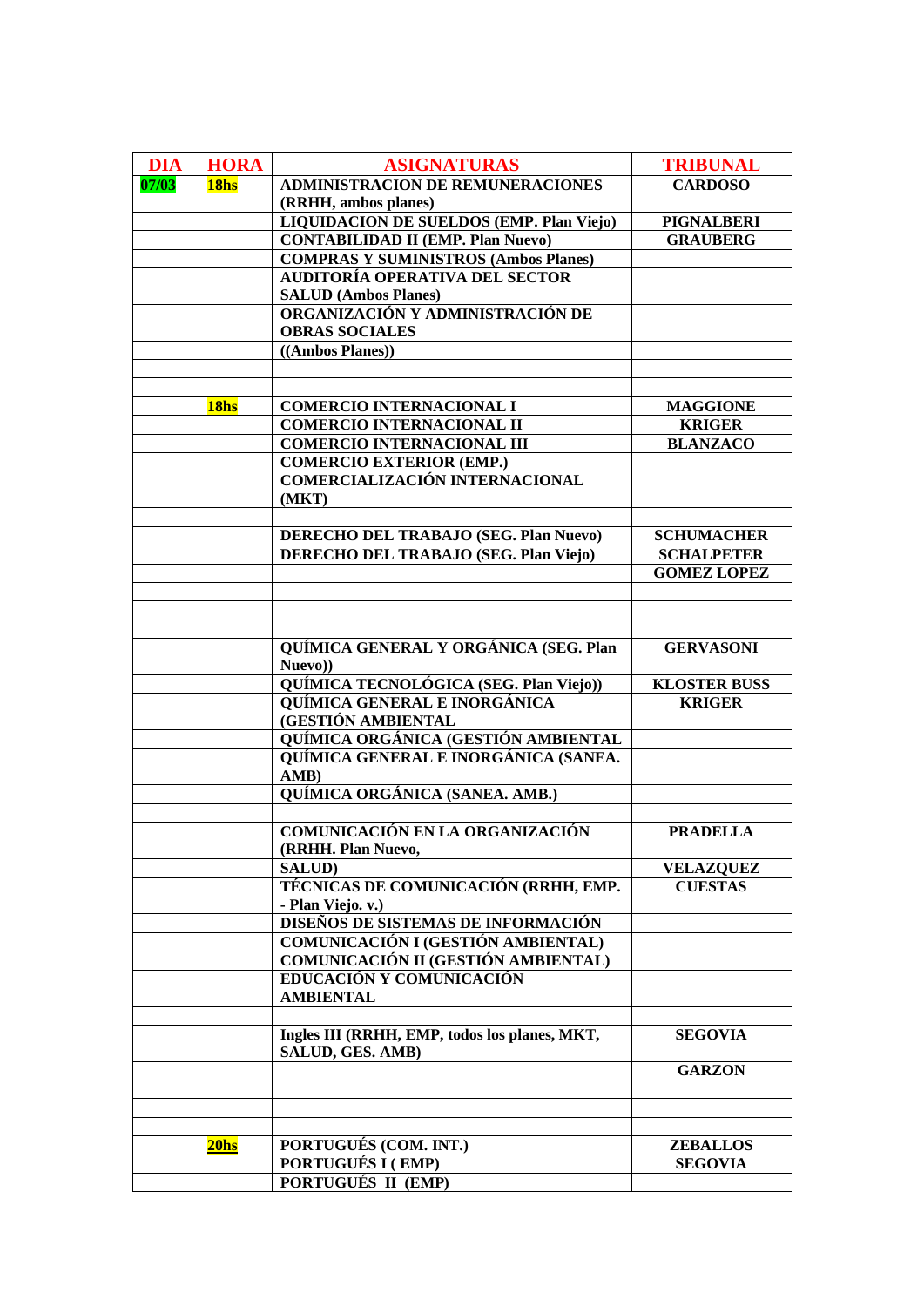| POLÍTICA Y DESARROLLO DE PRODUCTOS         |                    |
|--------------------------------------------|--------------------|
|                                            |                    |
| HISTORIA SOCIAL Y ECONOMICA (RRHH,         | <b>COSUNDINO</b>   |
| ambos planes))                             |                    |
| PROCESOS HISTORICOS I (EMPR.)              | <b>MAGGIONE</b>    |
| PROCESOS HISTÓRICOS II (EMP.)              | GIMÉNEZ            |
|                                            |                    |
|                                            |                    |
| <b>DERECHOS HUMANOS Y ETICA (SEG. Plan</b> | <b>ROMERO</b>      |
| Nuevo)                                     |                    |
| ETICA Y DEONTOLOGÍA PROFESIONAL            | <b>SEGOVIA</b>     |
| (SEG. Plan Viejo)                          |                    |
|                                            |                    |
| <b>SEGURIDAD AMBIENTAL</b>                 | <b>POOS</b>        |
| SEGURIDAD Y SALUD LABORAL (GESTIÓN         | <b>BLANZACO</b>    |
| <b>AMBIENTAL</b>                           |                    |
| SEGURIDAD Y SALUD OCUPACIONAL (SAN.        | <b>GOMEZ LOPEZ</b> |
| AMB.                                       |                    |
| HIGIENE Y SALUD ALIMENTARIA (SAN.          |                    |
| AMB.                                       |                    |
| <b>BROMATOLOGÍA Y SANEAMIENTO</b>          |                    |
| <b>COMUNITARIO (SAN.AMB)</b>               |                    |
| SANEAMIENTO Y CONTROL SANITARIO DE         |                    |
| <b>EXCRETAS (SAN.</b>                      |                    |
| AMB)                                       |                    |
| MEDICINA, SEGURIDAD E HIGIENE              |                    |
| LABORAL (RR. HH, ambos pl.)                |                    |
|                                            |                    |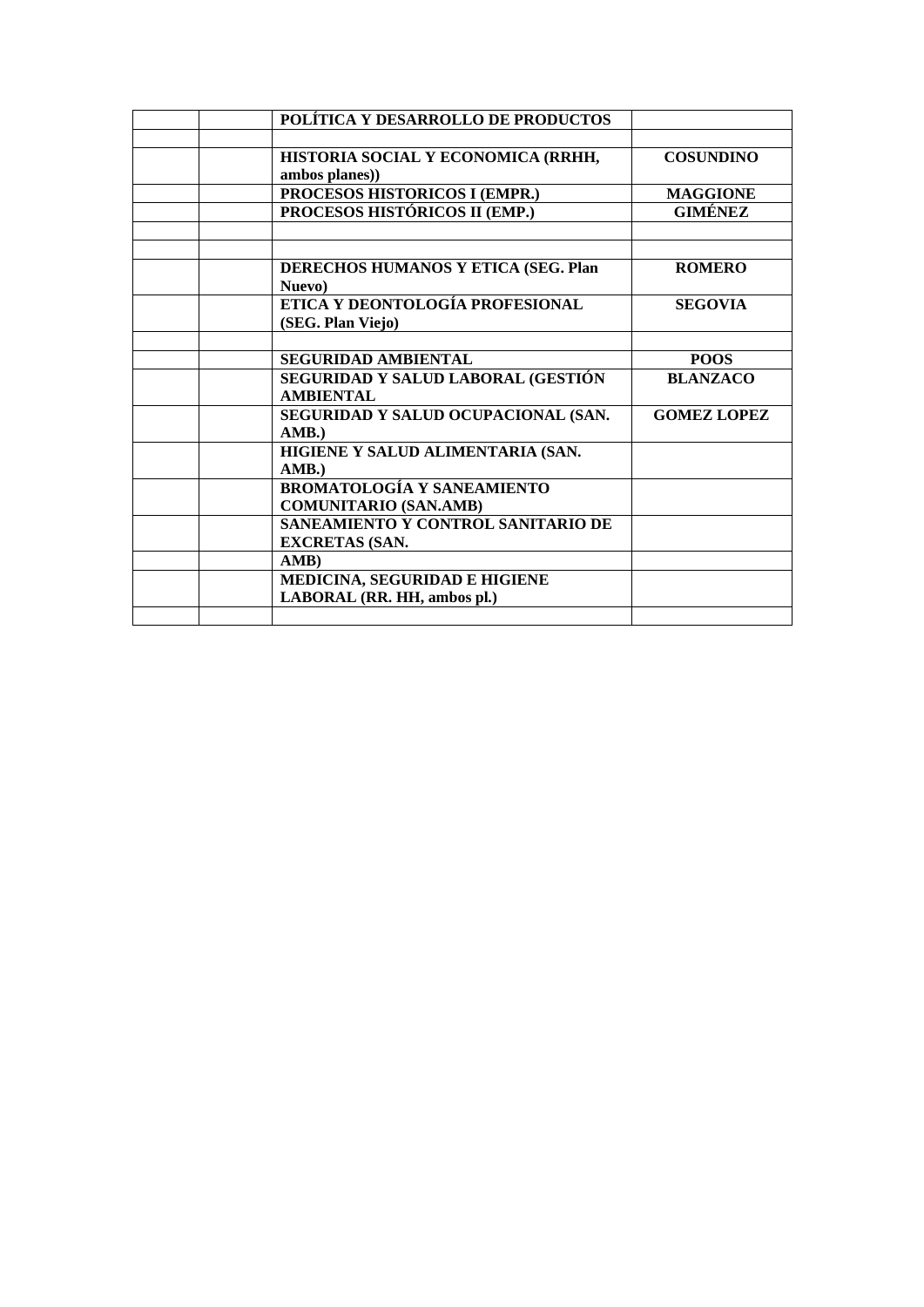## **Segundo Turno (Solo dos días para Seguridad e Higiene)**

| <b>DIA</b> | <b>HORA</b>      | <b>ASIGNATURAS</b>                                | <b>TRIBUNAL</b>    |
|------------|------------------|---------------------------------------------------|--------------------|
| 08/03      | 16 <sub>hs</sub> | <b>SEGURIDAD I</b>                                | <b>SUELDO</b>      |
|            |                  |                                                   | <b>VIDELA</b>      |
|            |                  |                                                   | <b>PRADELLA</b>    |
|            |                  |                                                   |                    |
|            |                  | <b>SEGURIDAD II</b>                               | <b>SCHALPETER</b>  |
|            |                  |                                                   | <b>CUESTAS</b>     |
|            |                  |                                                   |                    |
|            |                  |                                                   |                    |
|            |                  | <b>SEGURIDAD III</b>                              | <b>RUOCCO</b>      |
|            |                  |                                                   | <b>VIDELA</b>      |
|            |                  |                                                   | <b>PIEDRABUENA</b> |
|            |                  |                                                   |                    |
|            | 18 <sub>hs</sub> | <b>SALUD OCUPACIONAL</b>                          | <b>SCHALPETER</b>  |
|            |                  |                                                   | <b>CUESTAS</b>     |
|            |                  |                                                   | <b>PIEDRABUENA</b> |
|            |                  |                                                   |                    |
|            |                  | ESTUDIO DEL TRABAJO Y ERGONOMÍA                   | <b>VIDELA</b>      |
|            |                  |                                                   | <b>SUELDO</b>      |
|            |                  |                                                   | <b>BLANZACO</b>    |
|            |                  |                                                   |                    |
|            |                  | HIGIENE DEL TRABAJO Y MEDIO<br><b>AMBIENTE II</b> | <b>VIDELA</b>      |
|            |                  |                                                   | <b>SUELDO</b>      |
|            |                  |                                                   | <b>PIEDRABUENA</b> |
|            |                  |                                                   |                    |
|            | 20 <sub>HS</sub> | <b>SISTEMAS DE REPRESENTACIÓN</b>                 | <b>SUAREZ</b>      |
|            |                  |                                                   | <b>CUESTAS</b>     |
|            |                  |                                                   |                    |
|            |                  |                                                   |                    |
|            |                  | HIGIENE DEL TRABAJO Y MEDIO<br><b>AMBIENTE I</b>  | <b>VIDELA</b>      |
|            |                  |                                                   | <b>SCHALPETER</b>  |
|            |                  |                                                   |                    |
|            |                  |                                                   |                    |
|            |                  | <b>SANEAMIENTO AMBIENTAL</b>                      | <b>BLANZACO</b>    |
|            |                  |                                                   | <b>ROMERO</b>      |
|            |                  |                                                   |                    |
|            |                  |                                                   |                    |
|            |                  |                                                   |                    |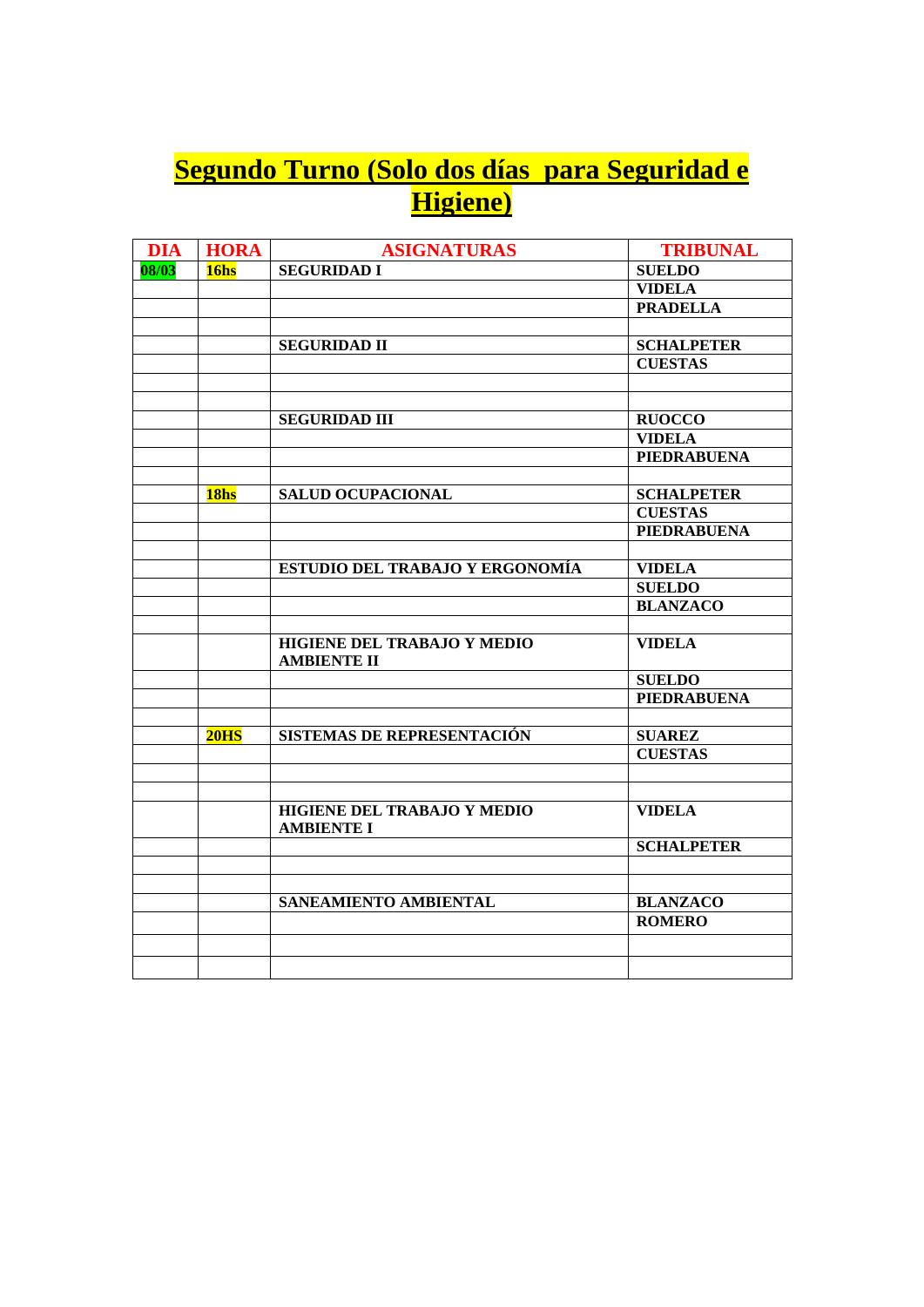## **Segundo Turno (Solo dos días para Seguridad e Higiene)**

| <b>DIA</b> | <b>HORA</b>      | <b>ASIGNATURAS</b>                                                | <b>TRIBUNAL</b>     |
|------------|------------------|-------------------------------------------------------------------|---------------------|
| 09/03      | 16hs             | PSICOSOCIOLOGIA LABORAL                                           | <b>GARZON</b>       |
|            |                  |                                                                   | <b>PRADELLA</b>     |
|            |                  |                                                                   |                     |
|            |                  |                                                                   |                     |
|            |                  | <b>ESTADISTICA Y COSTOS DE LA SEGURIDAD</b>                       | <b>GIMENEZ</b>      |
|            |                  |                                                                   | <b>KRIGER</b>       |
|            |                  |                                                                   | <b>KLOSTER BUSS</b> |
|            |                  |                                                                   |                     |
|            |                  | <b>INTERVENCION Y CAPACITACION EN EL</b><br><b>AMBITO LABORAL</b> | <b>GOMEZ LOPEZ</b>  |
|            |                  |                                                                   | <b>ERMACORA</b>     |
|            |                  |                                                                   | <b>SUAREZ</b>       |
|            |                  |                                                                   |                     |
|            | 18hs             | <b>FISICA</b>                                                     | <b>KLOSTER BUSS</b> |
|            |                  |                                                                   | <b>GIMENEZ</b>      |
|            |                  |                                                                   | <b>GERVASONI</b>    |
|            |                  |                                                                   |                     |
|            |                  | <b>COMUNICACIÓN ORGANIZACIONAL</b>                                | <b>PRADELLA</b>     |
|            |                  |                                                                   | <b>SCHUMACHER</b>   |
|            |                  |                                                                   | <b>SUAREZ</b>       |
|            |                  |                                                                   |                     |
|            |                  | DERECHOS HUMANOS Y ETICA                                          | <b>ROMERO</b>       |
|            |                  |                                                                   | <b>SUELDO</b>       |
|            |                  |                                                                   |                     |
|            |                  |                                                                   |                     |
|            | 20 <sub>HS</sub> | <b>QUIMICA</b>                                                    | <b>GERVASONI</b>    |
|            |                  |                                                                   | <b>KLOSTER BUSS</b> |
|            |                  |                                                                   | <b>KRIGER</b>       |
|            |                  |                                                                   |                     |
|            |                  | <b>DERECHO DEL TRABAJO</b>                                        | <b>SCHUMACHER</b>   |
|            |                  |                                                                   | <b>GIMENEZ</b>      |
|            |                  |                                                                   | <b>GOMEZ LOPEZ</b>  |
|            |                  |                                                                   |                     |